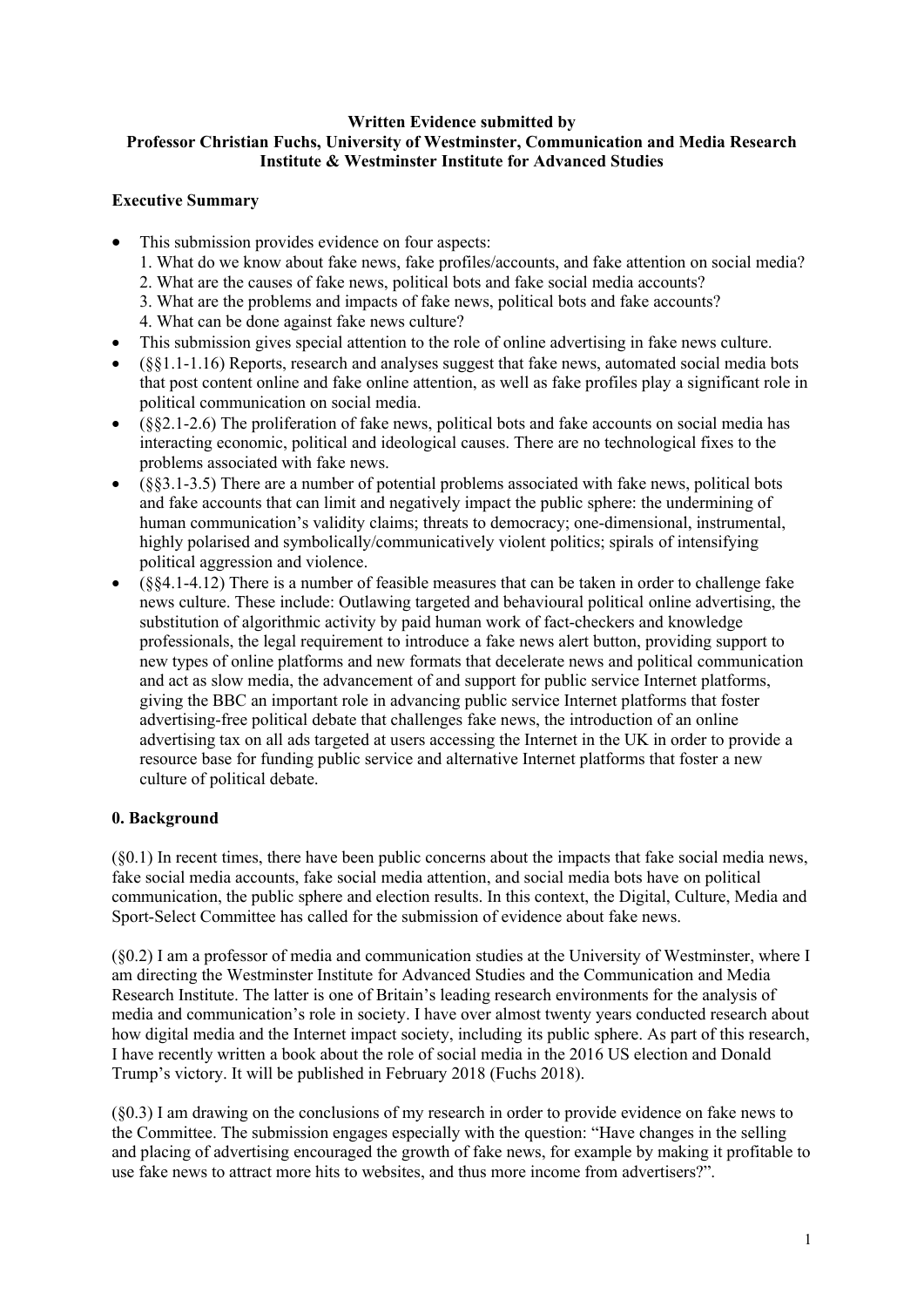(§0.4) The submission provides evidence on four aspects:

- 1. What do we know about fake news, fake profiles/accounts, and fake attention on social media?
- 2. What are the causes of fake news, political bots and fake social media accounts?
- 3. What are the problems and impacts of fake news, political bots and fake accounts?
- 4. What can be done against fake news culture?

#### **1. What do we know about fake news, fake profiles/accounts, and fake attention on social media?**

- (§1.1) Between September and November 2016, at least 3,000 political ads targeting US citizens were posted on Facebook from Russia<sup>1</sup>. According to estimations, 126 million US users had seen such content on Facebook alone<sup>2</sup>. There is evidence that already earlier similar ads were run on Facebook<sup>3</sup>. It is believed that many of these postings and ads were manufactured by the Internet Research Agency, a so-called "troll farm" that creates fake news, fake accounts and fake attention online in order to manufacture the impression that there is huge support for certain politicians, parties or topics<sup>4</sup>. According to a report, the Internet Research Agency posted 80,000 pieces of politically divisive content on Facebook between January 2015 and August 2017<sup>5</sup>. The same report says that also Instagram was affected with more than 120,000 Russia-linked political content items<sup>6</sup>.
- (§1.2) There is evidence that suggests that also on Twitter, Russian accounts tried to influence US politics<sup>7</sup>. According to a report, Twitter in June 2016 offered Russia Today to control 15% of all ads focusing on the US presidential election for US\$ 3 million<sup>8</sup>. According to a report, 2,700 Twitter accounts run by the Russian troll farm Internet Research Agency posted 131,000 political tweets between September and November 2016<sup>9</sup>. The same report says that during the same period, around 36,000 Twitter bots (these are automated accounts) belonging to other Russian organisations or individuals posted 131,000 tweets.
- (§1.3) Google revealed that it is likely that between 2015 and summer 2017, the Russian Internet Research Agency had uploaded more than 1,100 videos with a total of 43 hours of content to YouTube and had bought Google ads<sup>10</sup>.
- (§1.4) According to a report, more than 400 fake Twitter accounts believed to be run by the Internet Research Agency posted content about Brexit. "One of the accounts run from the Kremlin-linked operation attempted to stir anti-Islamic sentiment during the Westminster Bridge terror attack in March in a bogus post claiming a Muslim woman ignored victims"<sup>11</sup> .
- (§1.5) In the 2016 US presidential election, the data analytics company Cambridge Analytica used data about 220 million US citizens to target voters online. Also in the UK's 2016 EU Referendum on EU membership, targeted advertising played a role. So for example, according to a report the "Vote Leave campaign paid  $£3.5m$  to a tiny Canadian company called AggregateIQ, which specialises in targeted Facebook advertising and profiling"<sup>12</sup>.
- (§1.6) During the 2017 French presidential election, according to a report 30,000 automated Facebook accounts spreading fake news were suspended and up to a quarter of the political links shared on Twitter contained fake news<sup>13</sup>.

<sup>1</sup> <https://www.nytimes.com/2017/10/01/technology/facebook-russia-ads.html>, <https://www.nytimes.com/2017/09/06/technology/facebook-russian-political-ads.html>

<sup>&</sup>lt;sup>2</sup> <https://www.nytimes.com/2017/10/30/technology/facebook-google-russia.html>

<sup>3</sup> [https://www.washingtonpost.com/graphics/2017/business/russian-ads-facebook-targeting](https://www.washingtonpost.com/graphics/2017/business/russian-ads-facebook-targeting/?hpid=hp_hp-visual-stories-desktop_no-name%3Ahomepage%2Fstory&utm_term=.3799618deab6)

<sup>&</sup>lt;sup>4</sup> <https://www.nytimes.com/2015/06/07/magazine/the-agency.html?mcubz=0>

<sup>5</sup> <https://www.nytimes.com/2017/10/30/technology/facebook-google-russia.html>

<sup>6</sup> <https://www.nytimes.com/2017/10/30/technology/facebook-google-russia.html>

<sup>7</sup> <https://www.nytimes.com/2017/09/27/technology/twitter-russia-election.html?mcubz=0>

<sup>8</sup> <https://www.buzzfeed.com/alexkantrowitz/twitter-offered-rt-15-of-its-total-share-of-us-elections>

<sup>9</sup> <https://www.nytimes.com/2017/10/30/technology/facebook-google-russia.html>

<sup>10</sup> <https://www.nytimes.com/2017/10/30/technology/facebook-google-russia.html>

<sup>11</sup> [https://www.theguardian.com/world/2017/nov/14/how-400-russia-run-fake-accounts-posted-bogus-brexit-tweets,](https://www.theguardian.com/world/2017/nov/14/how-400-russia-run-fake-accounts-posted-bogus-brexit-tweets) see also:

<https://www.theguardian.com/uk-news/2017/nov/14/how-a-russian-troll-soldier-stirred-anger-after-the-westminster-attack>

<sup>&</sup>lt;sup>12</sup> <https://www.theguardian.com/politics/2017/mar/04/nigel-oakes-cambridge-analytica-what-role-brexit-trump>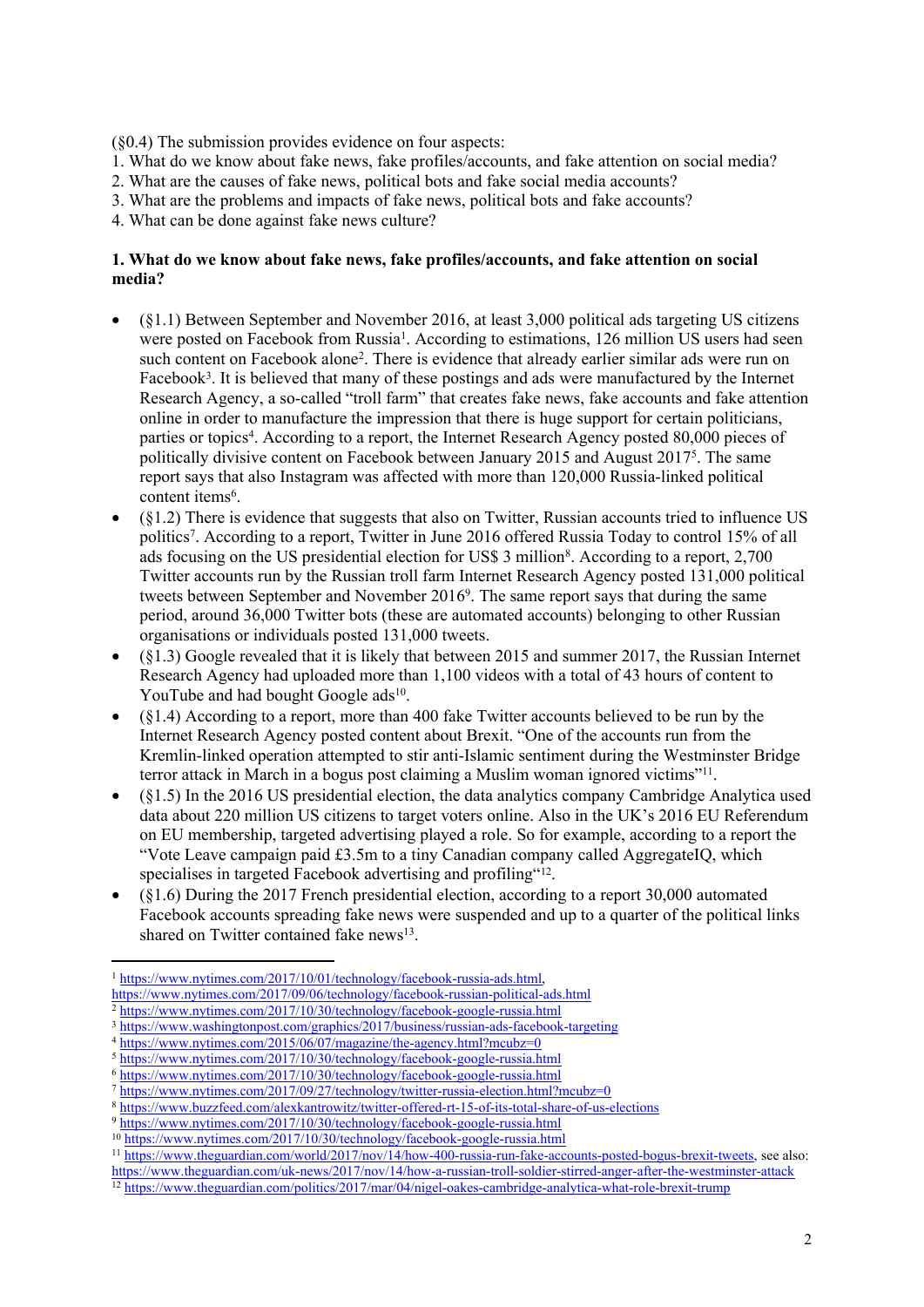- $\bullet$  (§1.7) A study documented that 85% of 15 million political tweets took place among politically like-minded users, which shows the existence of online echo chambers and filter bubbles (Barberá 2015).
- (§1.9) The online software tool TwitterAudit estimates that 52% of Donald Trump's 43 million followers are fake-accounts<sup>14</sup>.
- (§1.10) A study estimated that in the 2016 US presidential election, there were three times more fake news stories that supported Trump than Clinton (Allcott and Gentzkow 2017). The 41 fake pro-Clinton stories identified were shared 7.6 million times on social media, the 115 fake pro-Trump stories 30.3 million times, which means that fake news items supporting Trump were four times more visible than those supporting Clinton. The study also conducted a survey with 1,208 participants: 15.3 per cent indicated that they remembered a fake news story they were confronted with in the survey. 7.9 per cent said that at the time of seeing the fake news story that they believed it was true.
- (§1.11) In a survey, in which 3,015 Americans participated, 75 per cent of the presented fake news stories were considered to be very or somewhat accurate (Silverman and Singer-Vine 2016). Republicans were more likely to believe fake news than Democrats.
- $\bullet$  (§1.12) In another study, the 20 top-performing false election stories from hoax sites and hyperpartisan blogs generated 8,711,000 shares, reactions, and comments, which was 15% more attention than the 20 best-performing election stories from 19 major news websites achieved (Silverman 2016).
- (§1.13) A study estimates that during the third US presidential election television debate, political bots posted 36.1 per cent of the pro-Trump tweets and 23.5 per cent of the pro-Clinton tweets (Kollanyi, Howard and Woolley 2016). Another study analysed 17 million tweets associated with Trump and Clinton (Woolley and Guilbeault 2017). Bots made up around 10 per cent of the analysed sample of unique user accounts.
- (§1.14) Another study analysed fake news stories collected over 114 days from 70 domains known for spreading fake news (Fourney et al. 2017). It found that social media platforms were the source of 68% of all visits to these stories, which shows that social media is a major medium fostering access to fake news.
- (§1.15) An analysis of 14 million tweets found that super-spreaders of fake news were more likely to be bots than humans and that such bots frequently mentioned usernames who had a large amount of followers in order to attract visibility and attention (Shao et al. 2017).

(§1.16) Taken together, these reports, research and analyses suggest that fake news, automated social media bots that post content online and fake online attention, as well as fake profiles play a significant role in political communication on social media.

# **2. What are the causes and of fake news, political bots and fake social media accounts?**

(§2.1) It is mistaken to assume that fake news has technological causes and exists because of the technological possibilities for creating and spreading digital content that tries to deceive, manipulates reality, and reports invented/fictive stories as facts. Technologies do not determine society and human behaviour, but are rather embedded into society's contradictions and complexities (Fuchs 2017a). There are therefore no technological fixes to the problems associated with fake news, political bots and fake social media accounts. Solutions need to focus on changing society by legislation, regulation, and media reforms.

(§2.2) The proliferation of fake news, political bots and fake accounts on social media has interacting economic, political and ideological causes:

<sup>13</sup> [http://www.independent.co.uk/news/world/europe/french-voters-deluge-fake-news-stories-facebook-twitter-russian](http://www.independent.co.uk/news/world/europe/french-voters-deluge-fake-news-stories-facebook-twitter-russian-influence-days-before-election-a7696506.html)[influence-days-before-election-a7696506.html](http://www.independent.co.uk/news/world/europe/french-voters-deluge-fake-news-stories-facebook-twitter-russian-influence-days-before-election-a7696506.html)

 $\frac{14 \text{ https://www.twitteraudit.com. accessed on November 18, 2017.}}{14 \text{ https://www.twitteraudit.com. accessed on November 18, 2017.}}$  $\frac{14 \text{ https://www.twitteraudit.com. accessed on November 18, 2017.}}{14 \text{ https://www.twitteraudit.com. accessed on November 18, 2017.}}$  $\frac{14 \text{ https://www.twitteraudit.com. accessed on November 18, 2017.}}{14 \text{ https://www.twitteraudit.com. accessed on November 18, 2017.}}$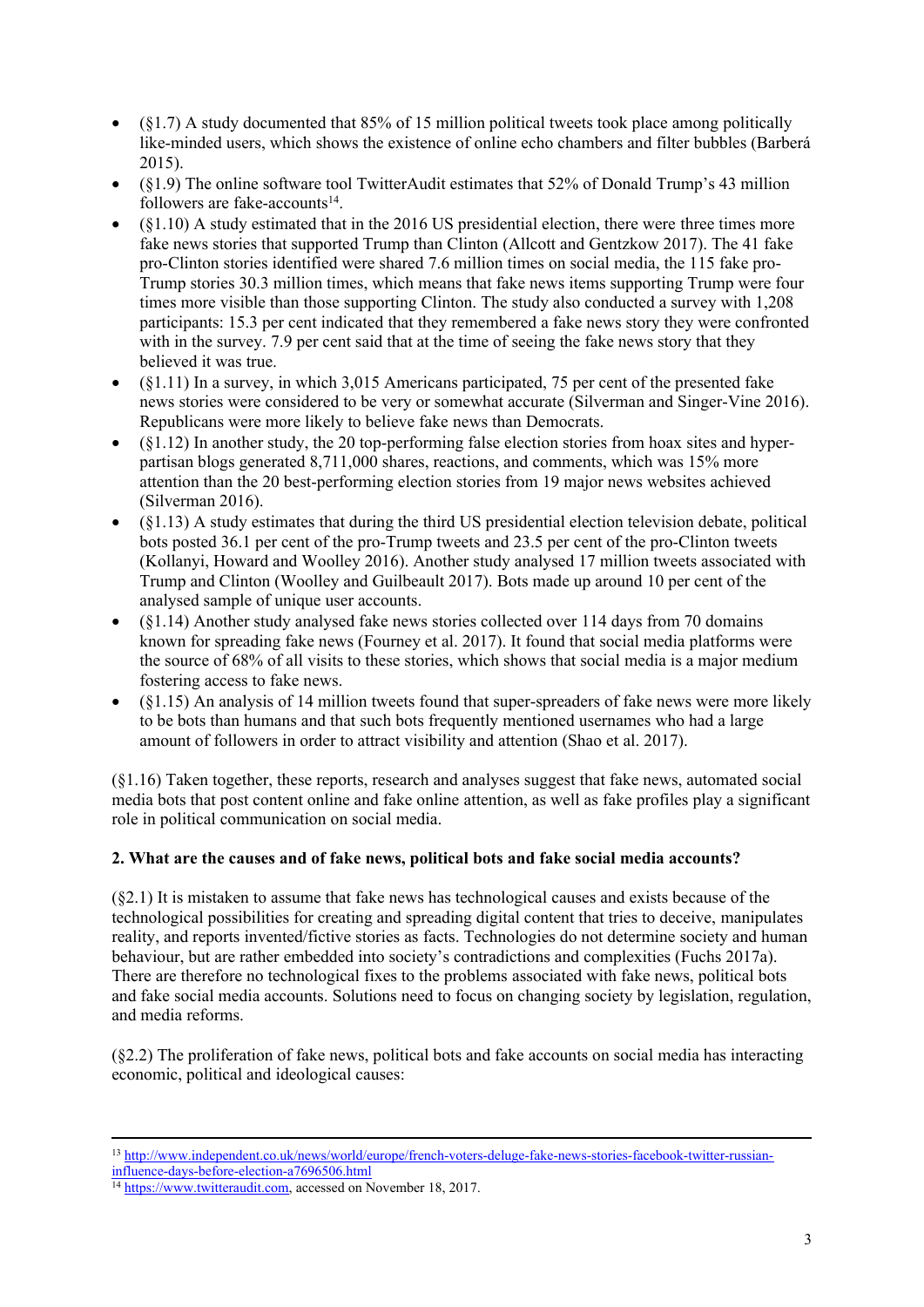- (§2.3) Political causes of fake news: We live in a politically highly polarised world that is shaped by constant political crises, in which the friend/enemy-logic that does not advance engaging with, but harming political opponents, proliferates. Fake news, political bots and fake accounts are political strategies indicative of a highly aggressive and polarised political context, in which political dialogue fails and forms of symbolic, ideological, cultural, structural and direct violence flourish.
- (§2.4) Economic causes: Dominant social media platforms are driven by the logic of algorithms, algorithmic automation, targeted advertising, and big data (Fuchs 2017a). Facebook, Twitter, Google/YouTube achieve profits by selling targeted advertisements that are based on algorithms highly targeted to users' interests and behaviours, engaging in constant big-data generating realtime surveillance of users, the commodification of users' online activities ("digital labour"), and the sale of ad space through algorithmic auctions (Fuchs 2017a). Targeted ad algorithms are blind to ethics, morals, and politics and are programmed to sell ads in order to achieve profits. On the dominant social media platforms, advertisements are not sold by humans, but by algorithms. News presented on newsfeeds, social media profiles and walls are not checked by humans, but published based on algorithmic logic. Given that targeted advertising outsources value-generation to users' digital labour and uses algorithmic automation, it is no surprise that the number of social media companies' employees are relative low: In 2016, Google had 72,053 employees<sup>15</sup>, Facebook 17,048<sup>16</sup>, and Twitter 3,583<sup>17</sup>. Not humans, but algorithms decide which ads are featured and which contents presented on social media. The algorithm does not discern if an ad's content is about detergent or a fake news story aimed at manipulating election results. It is blind to politics and morals because it is programmed to sell ads. As a consequence of algorithmic advertising, Alphabet/Google in 2016 achieved profits of US\$ 19.5 billion<sup>18</sup>. Advertising accounted for 87.9% of the search giant's total revenues. Facebook in the same year made profits of US\$ 10.2 billion and advertising accounted for 97.3% of its revenue<sup>19</sup>. In 2016, 88.9% of Twitter's revenue stemmed from selling advertisements<sup>20</sup>. Facebook, Google and Twitter are among the world's largest advertising agencies. According to estimations, Google and Facebook together control more than two thirds of the worldwide online advertising revenues and thereby constitute a duopoly in the online ad market<sup>21</sup>. The monopolistic market structure of social media and the Internet aggravates the fake news problem because single platforms via their (nontransparent, secret) algorithms control vast amounts of users that can be targeted and profiled. (§2.5) The profit logic of algorithmic, targeted advertising and algorithmic automation is the underlying economic factor that has enabled the emergence of fake news, political bots and fake social media accounts.
- (§2.6) Ideological causes: Fake news are an expression of a high degree of instrumental reason in society. Instrumental reason is an ideology that presents and aims at treating humans as things, resources and instruments for advancing particularistic interests. The proliferation of instrumental reason has advanced social inequalities, fears of social decline, new nationalisms; the domination of the public sphere by tabloid media, the logic of advertising, branding and consumer culture, sensationalism, entertainment, and an accelerated and superficial news culture that leaves no time and does not foster adequate spaces for political engagement and political debate (Fuchs 2014, 2017a, 2018). Social media news culture is a culture of acceleration, brevity and superficiality that is prone to fake news. The crisis of the public sphere expresses itself as the combination of the lack of time and space for political debate, the culture and politics of short sound bites, unreal

<sup>15</sup>

[http://secfilings.nasdaq.com/filingFrameset.asp?FilingID=11821337&RcvdDate=2/3/2017&CoName=ALPHABET%20INC](http://secfilings.nasdaq.com/filingFrameset.asp?FilingID=11821337&RcvdDate=2/3/2017&CoName=ALPHABET%20INC.&FormType=10-K&View=html) [.&FormType=10-K&View=html](http://secfilings.nasdaq.com/filingFrameset.asp?FilingID=11821337&RcvdDate=2/3/2017&CoName=ALPHABET%20INC.&FormType=10-K&View=html)

<sup>&</sup>lt;sup>16</sup> [https://s21.q4cdn.com/399680738/files/doc\\_financials/annual\\_reports/FB\\_AR\\_2016\\_FINAL.pdf](https://s21.q4cdn.com/399680738/files/doc_financials/annual_reports/FB_AR_2016_FINAL.pdf)

<sup>17</sup> <https://investor.twitterinc.com/secfiling.cfm?filingID=1564590-17-2584&CIK=1418091> 18

[http://secfilings.nasdaq.com/filingFrameset.asp?FilingID=11821337&RcvdDate=2/3/2017&CoName=ALPHABET%20INC](http://secfilings.nasdaq.com/filingFrameset.asp?FilingID=11821337&RcvdDate=2/3/2017&CoName=ALPHABET%20INC.&FormType=10-K&View=html) [.&FormType=10-K&View=html](http://secfilings.nasdaq.com/filingFrameset.asp?FilingID=11821337&RcvdDate=2/3/2017&CoName=ALPHABET%20INC.&FormType=10-K&View=html)

<sup>&</sup>lt;sup>19</sup> [https://s21.q4cdn.com/399680738/files/doc\\_financials/annual\\_reports/FB\\_AR\\_2016\\_FINAL.pdf](https://s21.q4cdn.com/399680738/files/doc_financials/annual_reports/FB_AR_2016_FINAL.pdf)

<sup>20</sup> <https://investor.twitterinc.com/secfiling.cfm?filingID=1564590-17-2584&CIK=1418091>

<sup>21</sup> <https://www.emarketer.com/Article/Google-Still-Dominates-World-Search-Ad-Market/1014258>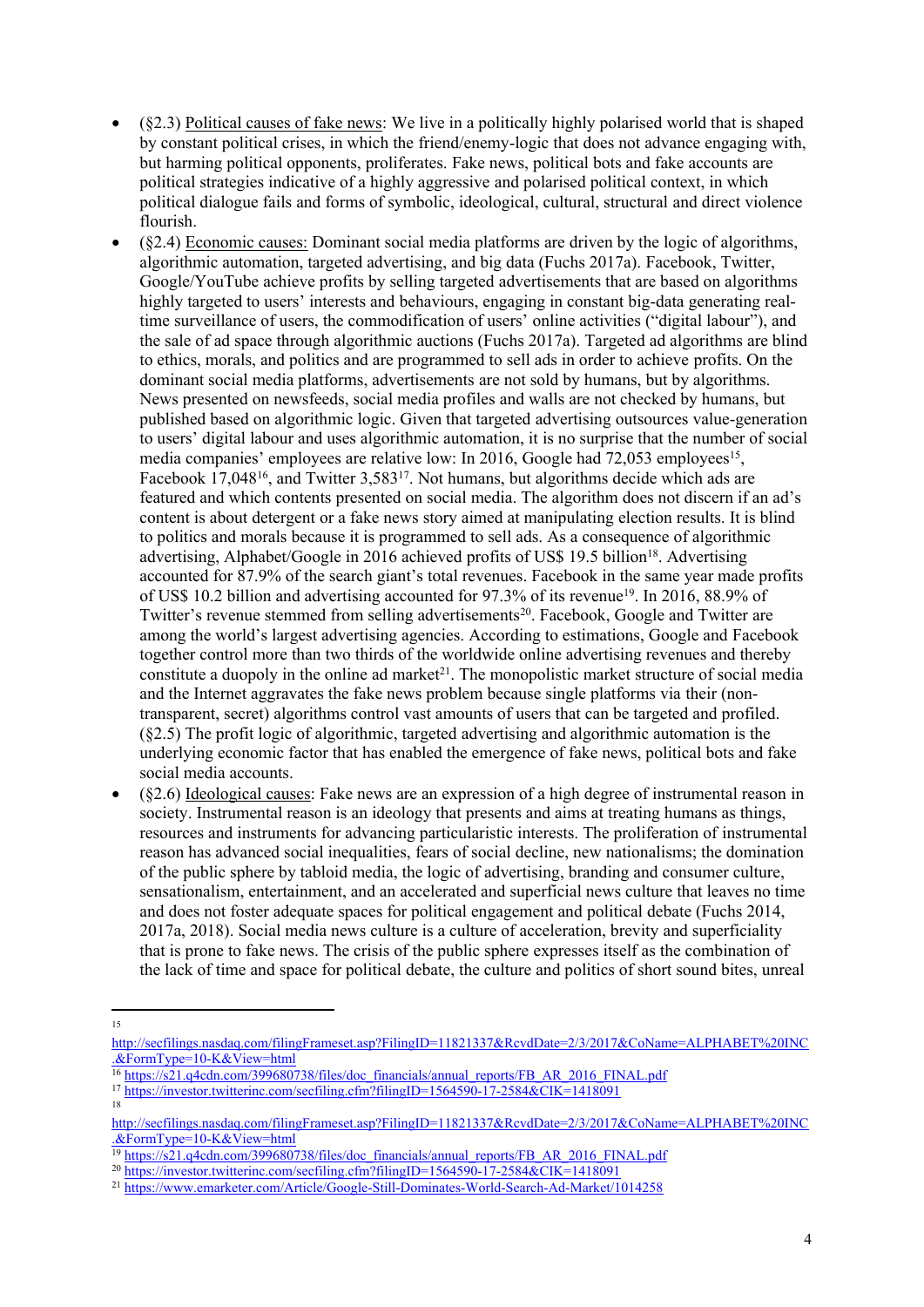reality TV, mediated spectacles, unsocial social media, short online attention span, personalized politics instead of issue-based politics; one-dimensional, superficial, tabloid and 'post-truth' politics; automated, algorithmic politics; and fragmented publics.

# **3. What are the problems and impacts of fake news, political bots and fake accounts?**

(§3.1) There are a number of potential problems associated with fake news, political bots and fake accounts that can limit and negatively impact the public sphere:

- (§3.2) **The undermining of human communication's validity claims**: In the age of fake news, humans cannot trust that the news they receive are true; that the sources and producers are known, truthful, sincere and credible; and that political communication follows rightful norms of behaviour and communication. Fake news, political bots and fake social media accounts violate what Jürgen Habermas (1984) calls the validity claims of communication (propositional truth, normative rightness, subjective truthfulness). As a consequence, it has become more difficult to discern what political communications, political communicators and attentions given to political communication are factual or simulated.
- (§3.3) **Threats to democracy**: The logic of algorithms, big data and targeted advertising threatens to undermine democracy. When fake news, political bots and fake accounts proliferate because the profit interests of social media companies tolerate, are blind to and cannot tackle powerful political interests that aim at manipulating political communication in the public sphere, then democracy is in danger.
- (§3.4) **One-dimensional, instrumental, highly polarised and symbolically/communicatively violent politics**: Algorithms do not have feelings, sentiments, affects, morals, and ethics and do not understand meanings. They are not human. They process the syntax of data, but have no semantics and pragmatics. They do not understand jokes, sarcasm, humour, love, care, and empathy. They try to make a complex world one-dimensional and organised in the form of informatics' if-then-elselogic. The trouble of big data analytics is that it approaches and assesses a contradictory world with statistical and mathematical models that are blind for the complexity and dialectics of society and human behaviour. When algorithms displace human decisions and human behaviour, we end up in a highly instrumental world. Given that algorithms disregards ethics, morals, and sentiments, there is a danger that they are programmed to polarise political communication and foster symbolic and communicative violence.
- (§3.5) **Spirals of intensifying political aggression and violence**: Fake news tends to be sensationalist and can spread at extremely high speed online. Combined with fake news' often polarising character and the impossibility of fact-checking news in real time, there is a danger that in the age of fake social media news, political communication between political opponents breaks down and that spirals of intensifying political aggression and violence emerge.

# **4. What can be done against fake news culture?**

(§4.1) In discussions about what can be done against fake news culture, one should always bear in mind that the dominant social media companies (Facebook, Twitter, Google, etc.) profit from targeted advertising, algorithms that substitute human behaviour, and big data and that they are therefore likely to come up with very limited suggestions that put the burden on users, suggest technological fixes to political problems that because of the complex interaction of technology and society can never work, or suggest to only intervene after the damage has already been done. Given that fake news poses threats to democracy, superficial measures will not be sufficient to overcome the negative impacts on the public sphere that have emerged.

(§4.2) Twitter has for example recently said that it would no longer accept political ads from Russia Today and Sputnik. Social media companies confronted with fake news often argue that they close fake news accounts when the latter are reported. But given the global, complex and dynamic character of the Internet, fake news sources can easily be geographically and organisationally shifted and be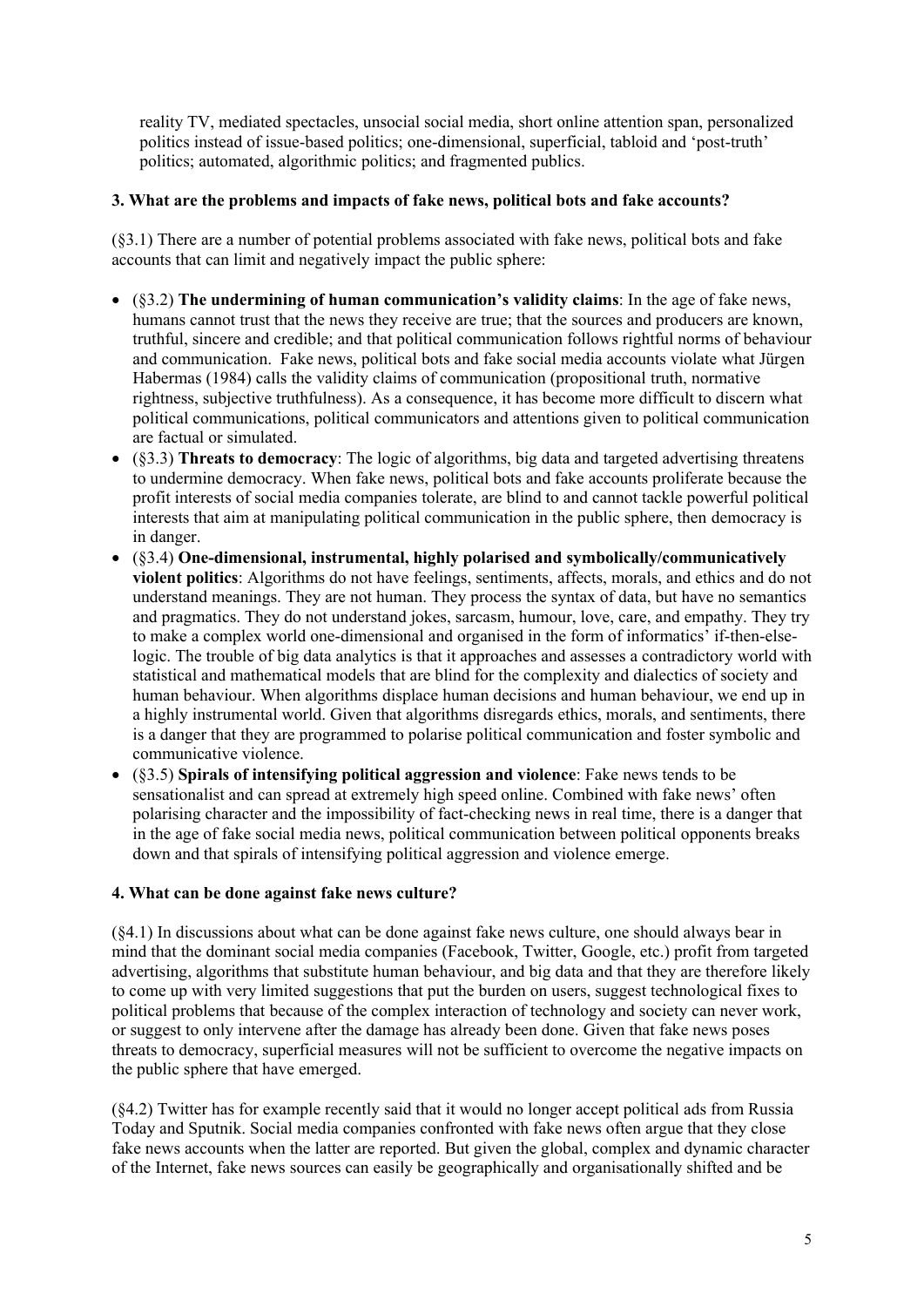multiplied (the so-called "Streisand-effect", see [https://en.wikipedia.org/wiki/Streisand\\_effect\)](https://en.wikipedia.org/wiki/Streisand_effect). Banning certain organisations from political ads, banning accounts ex-post after fake news have been posted, purely relying on users reporting fake news, etc. are superficial measures that will not overcome the threats to democracy that fake news culture poses.

# (§4.3) There is a number of **feasible measures that can be taken in order to challenge fake news culture**:

- (§4.4) Outlawing targeted and behavioural political online advertising in the UK is a legal measure that the House of Commons can introduce. Practically speaking this means that if such a ban is introduced, Facebook, Google, Twitter, etc. are no longer allowed to technically enable that users who access the Internet from UK-based IP addresses are targeted by political ads. Introducing such a measure is only effective if it is accompanied by penalties for violations of the political online ad ban. Such penalties can only be reasonably enforced if legislation does not define the advertising client, but the ad-selling online platform as the offender. Ad clients can be located anywhere in the world, which makes enforcing penalties from the UK difficult. If an online platform does not adequately disable targeted political online advertising and does not properly check whether a targeted online ad offered in the UK is political in nature, then a penalty should be due. In order to be effective, the penalty fare should be set at a significant share of the offending online companies' worldwide annual revenue. Given that fake news has become a global problem, it is likely that other countries will follow suit once one country starts outlawing targeted and behavioural political online advertising. The UK has the opportunity to become the world's legal innovator in this respect.
- (§4.5) Substituting algorithmic activity by paid human work of fact-checkers and knowledge professionals can help reducing the dangers to democracy posed by fake news. Fake news is not limited to political online ads, but also appears on social media newsfeeds, profiles, walls, and in other online spaces. Checking the facticity of news and content can only work if it is conducted by humans, not machines or algorithms. Fact-checking is a professional activity organised by independent organisations that are specialised on conducting analyses of the truth, truthfulness, and rightness of claims<sup>22</sup>. Fact-checking is a complex, time-intensive, highly skilled work conducted by professionals who have a research background. Fact-checking does not work if it is simply crowdsourced, but rather requires adequate funding for sustaining full-time jobs of factcheckers.
- (§4.6) It makes sense that large social media companies are by law required to either depending on their number of active monthly users directly hire a specific number of fact-checkers or to cooperate with and pay for the services of a specific number of employees of independent, nonprofit fact-checking organisations.
- (§4.7) If social media platforms are by law required to introduce a fake news alert button that triggers a fact check when a specified number of users click the button in respect to a specific content item, then progress could be achieved.
- (§4.8) Fake news culture can only be overcome if alternative forms of political online communication are actively fostered. This requires new types of online platforms and new formats that decelerate news and political communication and act as slow media. I have in this context suggested to revive the concept of the political debate format of *After Dark/Club 2* (see Fuchs 2017b for a detailed overview of this suggestion). *After Dark* (see https://en.wikipedia.org/wiki/After\_Dark (TV\_series) was an uncensored live discussion programme with open-ended debate broadcast on Channel 4 between 1987 and 1997 and on the BBC in 2003. The format originated in Austria, where the public service broadcaster ORF (Austrian Broadcasting Corporation) broadcast *Club 2* between 1976 and 1995. *Club 2.0* is a concept that updates this format by using social media (Fuchs 2017b). It aims at fostering political debate and providing adequate space and time for such discussions with the help of public service media and social media. Twitter, YouTube and Facebook are manifestations of a fast media

<sup>22</sup> See the International Fact-Checking Network Fact-Checkers' Code of Principles: [https://www.poynter.org/international](https://www.poynter.org/international-fact-checking-network-fact-checkers-code-principles)[fact-checking-network-fact-checkers-code-principles](https://www.poynter.org/international-fact-checking-network-fact-checkers-code-principles)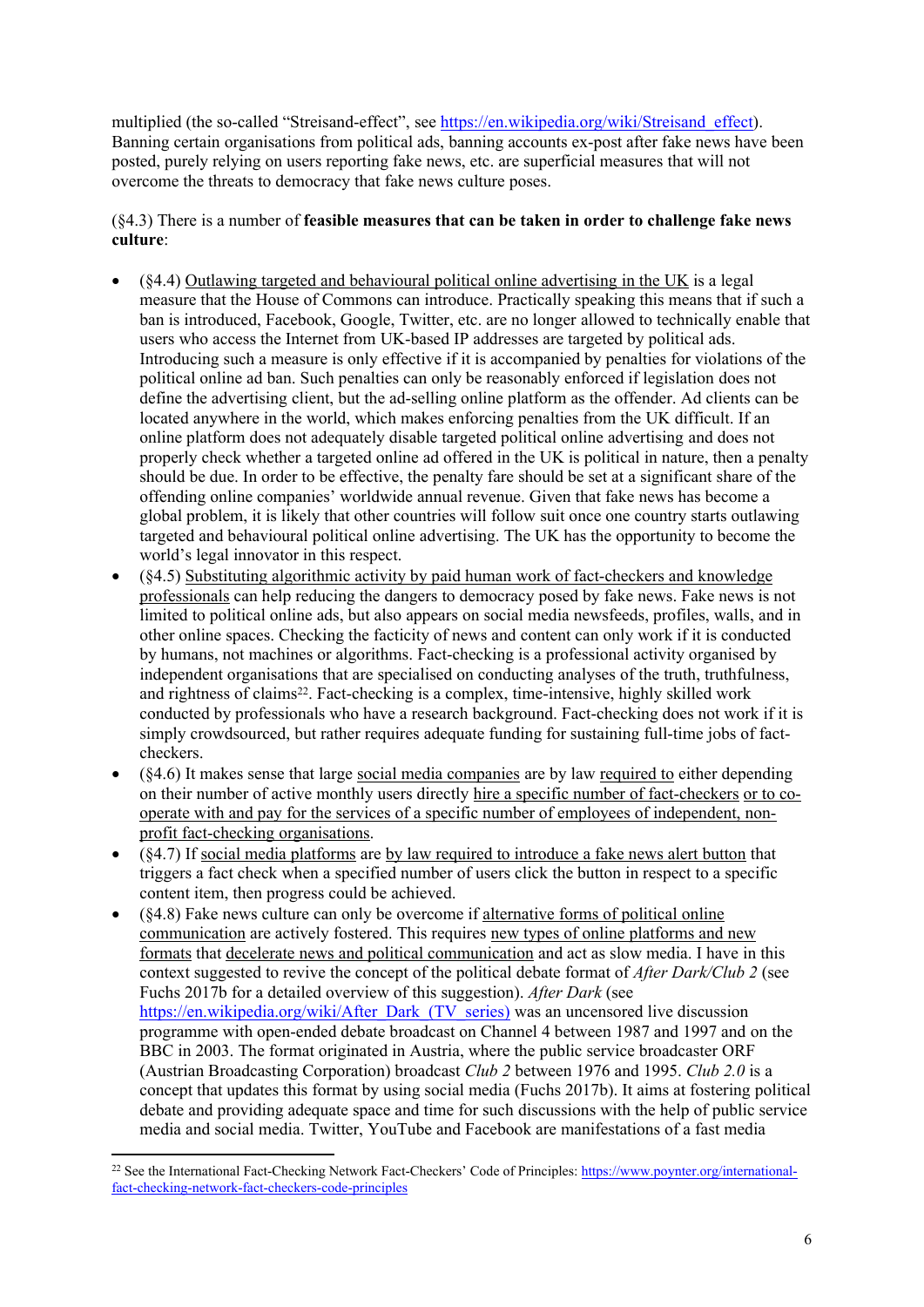culture originating in Silicon Valley. Alternative social media are needed in order to challenge fake news culture.

- (§4.9) In the UK and Europe, there is a long tradition of public service media. There is no UK or European equivalent of Twitter, YouTube and Facebook because in the UK and Europe there are different media traditions that are to a significant degree based on public service media. Regulatory changes that allow public service broadcasters to offer online formats and social media platforms (such as *Club 2.0* and other formats) aimed at advancing political communication and slow media that are advertising-free and adequately funding such activities form a good way of establishing an alternative culture of political communication that weakens fake news culture. Advancing public service Internet platforms is a step towards overcoming fake news culture.
- (§4.10) In the UK, the BBC can play an important role in advancing public service Internet platforms that foster advertising-free political debate that challenges fake news.
- (§4.11) Advancing alternatives to fake news culture requires funding. Fake news is the consequence of a media and political culture that is based on tabloidisation and advertising culture. An alternative logic should therefore be non-profit and advertising-free. Introducing an online advertising tax on all ads targeted at users accessing the Internet in the UK would provide a resource base for funding public service and alternative Internet platforms that foster a new culture of political debate capable of challenging fake news culture. Such an online advertising tax could furthermore fund the strengthening and development of fact-checking as new knowledge profession that actively works against fake news culture.

(§4.12) Fake news is a serious and complex problem that has complex societal causes and threatens to undermine democracy. There are no technological fixes and superficial measures that can overcome fake news culture. Challenging fake news culture requires legal, political, economic and media innovations that foster a culture of slow media, public service Internet platforms, fact checking, and new forms of political engagement and debate.

#### **References**

- Allcott, Hunt and Matthew Gentzkow. 2017. Social Media and Fake News in the 2016 Election. *Journal of Economic Perspectives* 31 (2): 211-236.
- Barberá, Pablo. 2015. Birds of the Same Feather Tweet Together: Bayesian Ideal Point Estimation Using Twitter Data. *Political Analysis* 23 (1): 76–91.
- Fourney, Adam et al. 2017. Geographic and Temporal Trends in Fake News Consumption During the 2016 US Presidential Election. Paper presented at CIKM'17 , November 6–10, 2017, Singapore. <https://pdfs.semanticscholar.org/56a3/08f4b679f56ea2ad2ae426dc54f02cecee12.pdf>
- Fuchs, Christian. 2018. *Digital Demagogue: Authoritarian Capitalism in the Age of Trump and Twitte*r. London: Pluto.
- Fuchs, Christian. 2017a. *Social Media: A Critical Introduction*. London: Sage. Second edition.
- Fuchs, Christian. 2017b. Towards the Public Service Internet as Alternative to the Commercial Internet. In *ORF Texte No. 20 – Öffentlich-Rechtliche Qualität im Diskurs*, 43-50. Vienna: ORF. [http://fuchs.uti.at/wp](http://fuchs.uti.at/wp-content/ORFTexte.pdf)[content/ORFTexte.pdf](http://fuchs.uti.at/wp-content/ORFTexte.pdf)
- Fuchs, Christian. 2014. Social Media and the Public Sphere. *tripleC* 12 (1): 57-101.

Habermas, Jürgen. 1984. *The Theory of Communicative Action. Volume One.* Boston, MA: Beacon Press.

- Kollanyi, Bence, Philip N. Howard and Samuel C. Woolley. 2016. *Bots and Automation over Twitter during the Third U.S. Presidential Debate*. [http://comprop.oii.ox.ac.uk/wp-content/uploads/sites/89/2016/10/Data-](http://comprop.oii.ox.ac.uk/wp-content/uploads/sites/89/2016/10/Data-Memo-Third-Presidential-Debate.pdf)[Memo-Third-Presidential-Debate.pdf.](http://comprop.oii.ox.ac.uk/wp-content/uploads/sites/89/2016/10/Data-Memo-Third-Presidential-Debate.pdf)
- Shao, Chengcheng et al. 2017. *The Spread of Fake News By Social Bots*. <https://arxiv.org/pdf/1707.07592.pdf>
- Silverman, Craig. 2016. This Analysis Shows How Viral Fake Election News Stories Outperformed Real News on Facebook. *BuzzFeed*, 16 November 2016.
- Silverman, Craig and Jeremy Singer-Vine. 2016. Most Americans Who See Fake News Believe It, New Survey Says. *BuzzFeed*, 7 December 2016.
- Woolley, Samuel C. and Douglas Guilbeault. 2017. *Computational Propaganda in the United States of America: Manufacturing Consensus Online*. Working Paper 2017.5. Oxford: Project on Computational Propaganda.